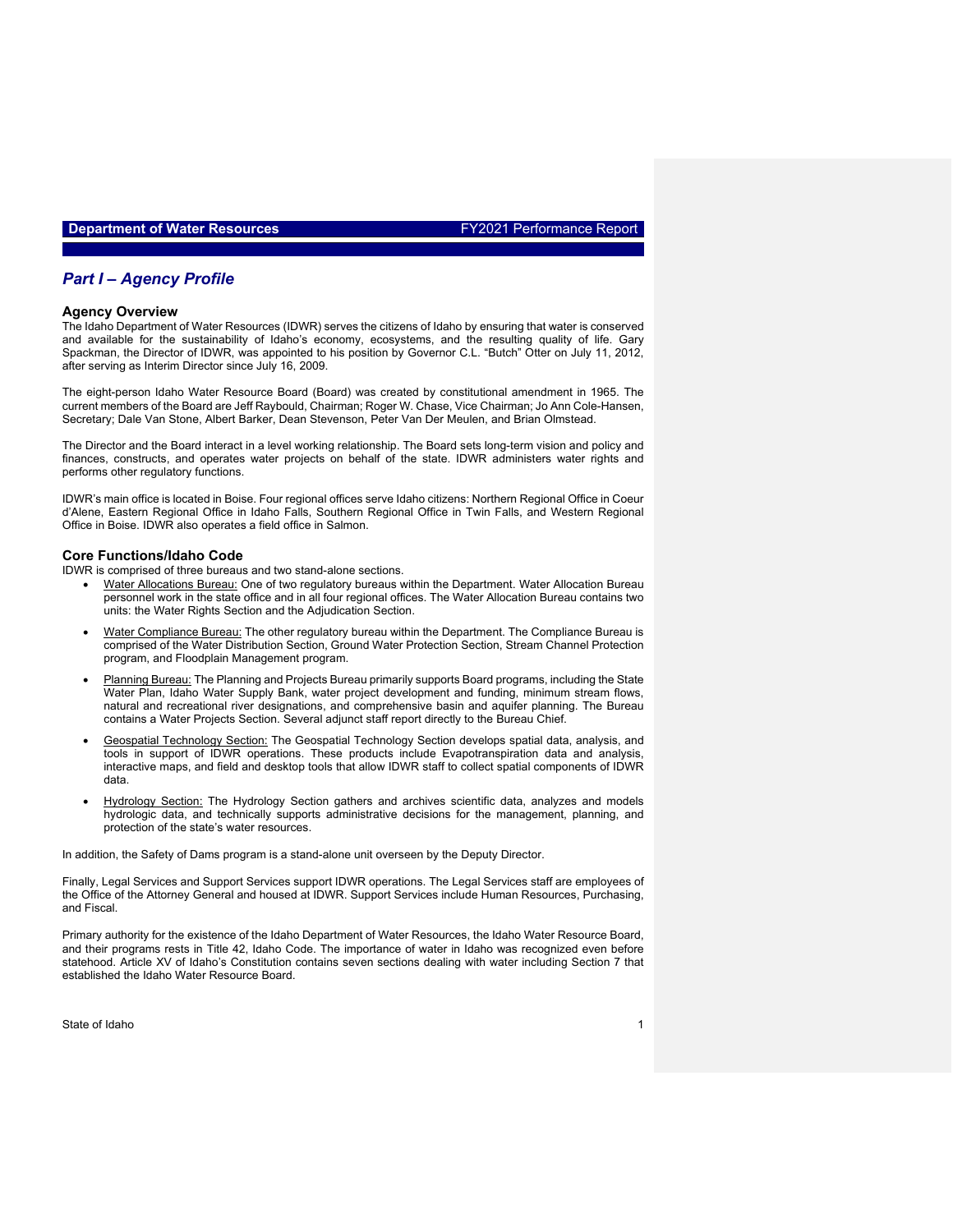## **Revenue and Expenditures:**

| <b>Revenue</b>                  | <b>FY 2018</b> | <b>FY 2019</b> | <b>EY 2020</b> | FY 2021    |
|---------------------------------|----------------|----------------|----------------|------------|
| General Revenue Fund            | 19,300,500     | 19,502,100     | 19,658,700     | 18,957,600 |
| <b>Indirect Cost Recoverv</b>   | 666,000        | 671.300        | 714.600        | 609,800    |
| Aquifer Planning & Mgmt.        | 1.293.800      | 1.415.500      | 1,440,800      | 1,453,400  |
| Economic Recovery Fun           |                |                |                |            |
| Water Admin, Fund               | 1,544,500      | 1,556,700      | 1,605,900      | 1,612,500  |
| Technology Infrast. Stab.       |                | 88.000         | 322,800        |            |
| Adjudications <sup>1</sup>      | 36,400         | 36,700         | 38,000         | 38,000     |
| <b>Federal Grant</b>            | 2,307,000      | 1,700,200      | 1,719,800      | 1,725,600  |
| Miscellaneous Revenue           | 1,463,600      | 1,491,300      | 1,531,400      | 1,542,400  |
| Total                           | 26,611,800     | 26,461,800     | 27,032,000     | 25,939,300 |
| <b>Expenditures</b>             | FY 2018        | FY 2019        | FY 2020        | FY 2021    |
| <b>Personnel Costs</b>          | 12,555,900     | 12,551,000     | 12,662,700     | 11,794,300 |
| <b>Operating Expenditures</b>   | 4,945,400      | 5,089,700      | 5,264,100      | 5.147.000  |
| Capital Outlay                  | 779.200        | 417,300        | 59,000         | 140.000    |
| <b>Trustee/Benefit Payments</b> | 882,000        | 882,000        | 908,500        | 408,500    |
| Total                           | 19.162.500     | 18,940,000     | 18.894.300     | 17.459.800 |

## **Profile of Cases Managed and/or Key Services Provided:**

| <b>Planning and Projects Bureau</b>                         |                        |                        |                        |                      |  |  |  |  |
|-------------------------------------------------------------|------------------------|------------------------|------------------------|----------------------|--|--|--|--|
| <b>Cases Managed and/or Key Services</b><br><b>Provided</b> | FY 2018                | FY 2019                | FY 2020                | FY 2021              |  |  |  |  |
| <b>Water Resource Board</b>                                 |                        |                        |                        |                      |  |  |  |  |
| Loans                                                       | 4 for<br>\$4,341,160   | $2$ for<br>\$4,600,000 | $2$ for<br>\$2,190,000 | $3$ for<br>\$171,000 |  |  |  |  |
| Revenue Bond Issuances                                      | 0                      | 0                      | 0                      | 0                    |  |  |  |  |
| <b>Research and Project Development</b>                     |                        |                        |                        |                      |  |  |  |  |
| Surface Water Storage Studies in Progress                   | 3                      | 3                      | 3                      | 3                    |  |  |  |  |
| <b>ESPA Aquifer Management</b>                              |                        |                        |                        |                      |  |  |  |  |
| Acre-feet Recharged into Aquifer                            | 545,171 AF             | 345,124 AF             | 447,956 AF             | 130,463 AF           |  |  |  |  |
| <b>Streamflow Improvement Projects</b>                      |                        |                        |                        |                      |  |  |  |  |
| Upper Salmon River Basin                                    | $9$ for<br>\$2,408,893 | 6 for<br>\$695,076     | $1$ for<br>\$13,404    | 6 for<br>\$1,058,261 |  |  |  |  |
| <b>Water Supply Bank</b>                                    |                        |                        |                        |                      |  |  |  |  |
| <b>Rental Applications Received</b>                         | 99                     | 100                    | 94                     | 124                  |  |  |  |  |
| <b>Rental Applications Processed</b>                        | 107                    | 108                    | 57                     | 127                  |  |  |  |  |
| Lease Applications Received                                 | 244                    | 283                    | 175                    | 219                  |  |  |  |  |
| Lease Applications Processed                                | 295                    | 272                    | 227                    | 235                  |  |  |  |  |
| Lease Contract Release Requests                             | 0                      | 3                      | 4                      | 2                    |  |  |  |  |

<sup>1</sup> This revenue source was previously called 'N. Idaho Adjudication'. Beginning in FY22, it has been renamed 'Adjudications' to reflect all adjudication activity in the State.

<span id="page-1-0"></span>State of Idaho 2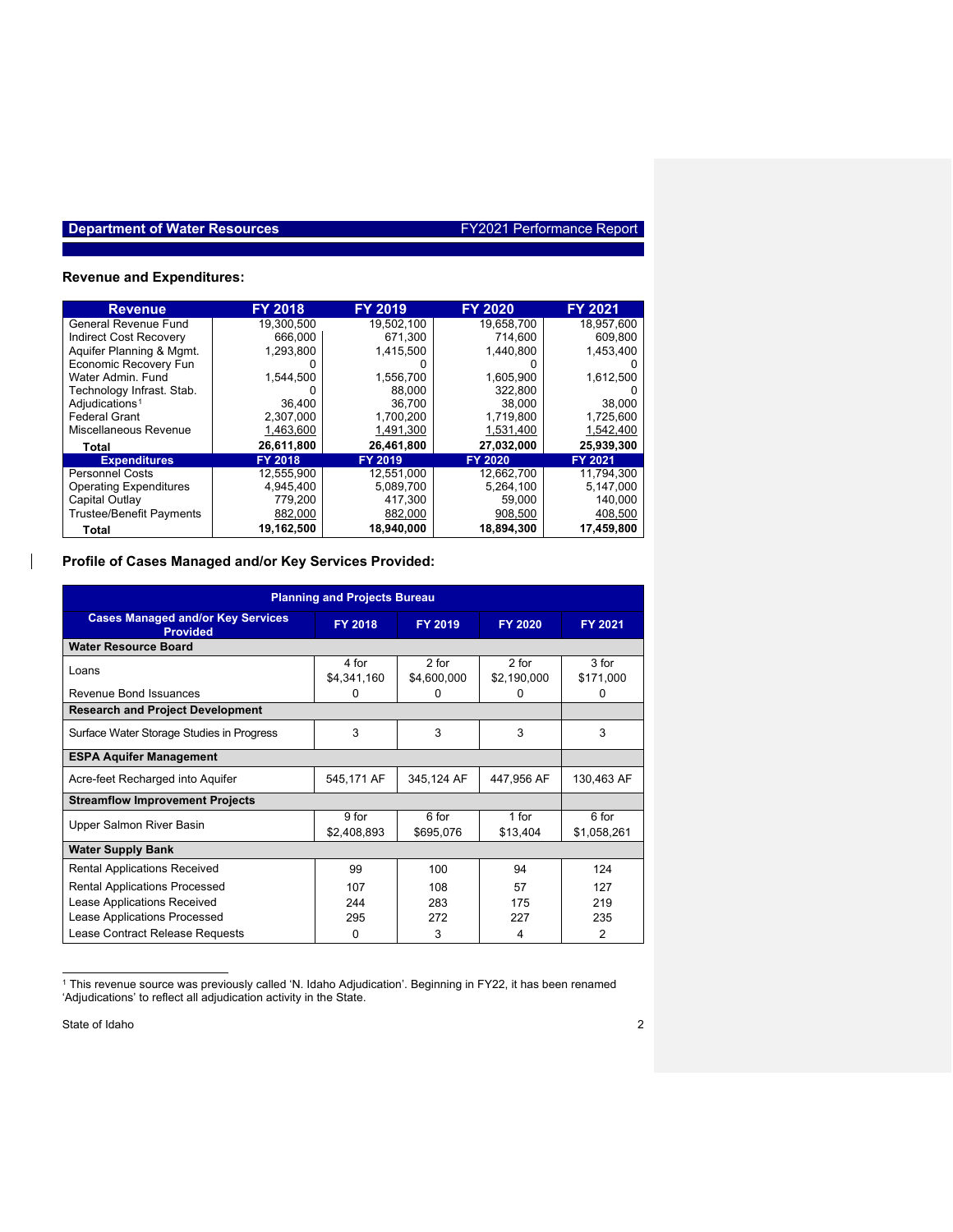| <b>Water Allocation Bureau</b>                                                                                      |                |         |          |             |  |  |  |
|---------------------------------------------------------------------------------------------------------------------|----------------|---------|----------|-------------|--|--|--|
| <b>Cases Managed and/or Key Services</b><br><b>Provided</b>                                                         | FY 2018        | FY 2019 | FY 2020  | FY 2021     |  |  |  |
| <b>Adjudications (State Law Based Claims)</b>                                                                       |                |         |          |             |  |  |  |
| <b>New Claims Filed</b>                                                                                             | 117            | 1,209   | 1,085    | 322         |  |  |  |
| Recommendations Submitted to the Court <sup>2</sup>                                                                 | 5              | 7,926   | 51       | 112         |  |  |  |
| Number of Active Claims Awaiting the Director's                                                                     | N/A            | 1115    | 1931     | 2135        |  |  |  |
| Report                                                                                                              |                |         |          |             |  |  |  |
| <b>Applications for Permit</b>                                                                                      |                |         |          |             |  |  |  |
| Number of Applications Received                                                                                     | 423            | 547     | 468      | 523         |  |  |  |
| Number of Unprotested Applications Pending                                                                          | 278            | 288     | 194      | 208         |  |  |  |
| Number of Protested Applications Pending                                                                            | 214            | 197     | 179      | 155         |  |  |  |
| <b>Total Applications in Progress</b>                                                                               | 492            | 485     | 373      | 363         |  |  |  |
| <b>Total Applications Completed</b>                                                                                 | 349            | 489     | 487      | 509         |  |  |  |
| Applications on Moratorium Hold                                                                                     | 748            | 745     | 782      | 705         |  |  |  |
| <b>Water Right Transfers</b>                                                                                        |                |         |          |             |  |  |  |
| Number of Applications Received                                                                                     | 238            | 278     | 245      | 279         |  |  |  |
| Number of Applications Resolved                                                                                     | 275            | 277     | 262      | 291         |  |  |  |
| Number of Unprotested Applications Pending                                                                          | 102            | 93      | 80       | 90          |  |  |  |
| Number of Protested Applications Pending                                                                            | 38             | 43      | 46       | 27          |  |  |  |
| <b>Total Number Applications Pending</b>                                                                            | 140            | 136     | 126      | 117         |  |  |  |
| <b>Water Right Licenses</b>                                                                                         |                |         |          |             |  |  |  |
| Number of Licenses Issued                                                                                           | 367            | 259     | 421      | 412         |  |  |  |
| Number of Licenses Pending                                                                                          | 836            | 795     | 650      | 581         |  |  |  |
| <b>Water Right Ownership Changes</b>                                                                                |                |         |          |             |  |  |  |
| Number of Ownership Changes Processed                                                                               | 2,895          | 2,785   | 2,545    | 2,581       |  |  |  |
| Number of Ownership Changes Pending                                                                                 | 308            | 312     | 412      | 645         |  |  |  |
| <b>Safety of Dams Program</b>                                                                                       |                |         |          |             |  |  |  |
| Inspections of Existing Dams                                                                                        | 24             | 110     | 60       | 93          |  |  |  |
| Design Review & Approval - New Const. or Repair                                                                     | $\overline{2}$ | 10      | 2        | 11          |  |  |  |
| Percentage of High Hazard Dams with Up-to-Date                                                                      | 47%            | 42%     | 42%      | 63%         |  |  |  |
| <b>Operation/Emergency Plans</b><br>Number of Dam Failures and Uncontrolled Release<br>of Stored Water <sup>3</sup> | $\overline{2}$ | 1       | $\Omega$ | $\mathbf 0$ |  |  |  |

<span id="page-2-1"></span><span id="page-2-0"></span>

<sup>&</sup>lt;sup>2</sup> During 2017 and 2018, IDWR prepared 5,500 recommendations included in the Director's Report that was filed with the court<br>in July 2018 (FY19).<br><sup>3</sup> The "Number of Dam Failures and Uncontrolled Release of Stored Water" m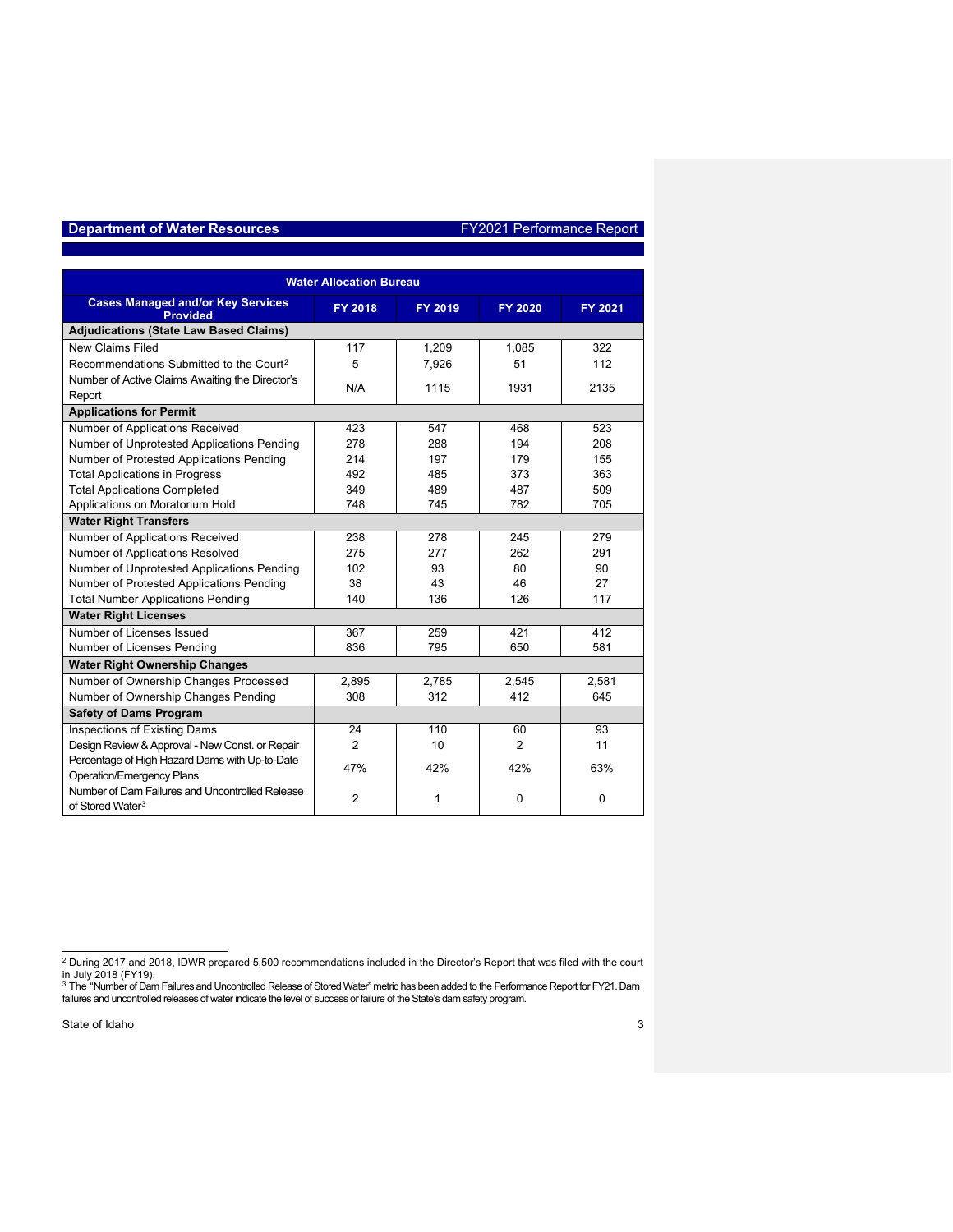| <b>Water Compliance Bureau</b>                                               |          |                 |          |          |  |  |  |  |  |
|------------------------------------------------------------------------------|----------|-----------------|----------|----------|--|--|--|--|--|
| <b>Cases Managed and/or Key Services</b><br><b>Provided</b>                  | FY 2018  | FY 2019         | FY 2020  | FY 2021  |  |  |  |  |  |
| <b>Water Distribution</b>                                                    |          |                 |          |          |  |  |  |  |  |
| Water Districts Created, Expanded, or Modified                               | 3        | $\overline{2}$  | $\Omega$ | $\Omega$ |  |  |  |  |  |
| Measurement Orders Issued (comprehensive only)                               | 3        | 3               | 0        | 0        |  |  |  |  |  |
| <b>Ground Water Protection</b>                                               |          |                 |          |          |  |  |  |  |  |
| Well Permits Issued                                                          | 3255     | 3,380           | 4,096    | 4739     |  |  |  |  |  |
| Driller Licenses Issued <sup>4</sup>                                         | 195      | 235             | 223      | 283      |  |  |  |  |  |
| Injection Well Apps Processed                                                | 247      | 271             | 260      | 525      |  |  |  |  |  |
| Geothermal Well Apps Processed                                               | $\Omega$ | 1               | 0        | 0        |  |  |  |  |  |
| Percentage of Wells Inspected <sup>5</sup>                                   | 18.6%    | 22.5%           | 23.5%    | 23.4%    |  |  |  |  |  |
| Enforcement/Compliance (Water Rights, Well Construction, and Stream Channel) |          |                 |          |          |  |  |  |  |  |
| Notices of Violation Issued                                                  | 15       | 14              | 13       | 12       |  |  |  |  |  |
| <b>Stream Channel Alterations (SCA) Program</b>                              |          |                 |          |          |  |  |  |  |  |
| <b>SCA Apps Received</b>                                                     | 482      | 402             | 402      | 324      |  |  |  |  |  |
| SCA Permits Issued <sup>6</sup>                                              | 269      | 319             | 288      | 234      |  |  |  |  |  |
| Percentage of SCA applications processed                                     |          |                 |          |          |  |  |  |  |  |
| within 60 days of receipt (Min. Standard                                     | N/A      | 63%             | 71.3%    | 88.6%    |  |  |  |  |  |
| Projects only)                                                               |          |                 |          |          |  |  |  |  |  |
| Percentage of permitted SCA activities                                       | 50.9%    | 31.6%           | 29.8%    | 42.7%    |  |  |  |  |  |
| receiving pre or post inspection                                             |          |                 |          |          |  |  |  |  |  |
| <b>Recreational Mining Letter</b>                                            |          |                 |          |          |  |  |  |  |  |
| Permits Issued                                                               | 475      | 362             | 376      | 343      |  |  |  |  |  |
| <b>Flood Plain Management Program</b>                                        |          |                 |          |          |  |  |  |  |  |
| Community Asst. Visits (CAVs) Opened or                                      | 18       | 25              | 23       | 24       |  |  |  |  |  |
| Ongoing                                                                      |          |                 |          |          |  |  |  |  |  |
| <b>CAVs Closed</b>                                                           | 5        | 1               | 10       | 4        |  |  |  |  |  |
| Comm. Asst. Contacts (CACs) Completed                                        | 77       | 11 <sup>7</sup> | 25       | 25       |  |  |  |  |  |
| Training, Outreach, & Presentations Given                                    | 17       | 24              | 13       | 13       |  |  |  |  |  |

<span id="page-3-3"></span><span id="page-3-2"></span><span id="page-3-1"></span><span id="page-3-0"></span>

<sup>&</sup>lt;sup>4</sup> The annual number of driller licenses issued includes Driller Licenses and Class I and II Operator Permits.<br><sup>5</sup> IDWR adopted this benchmark in FY2019. It is the percent of permitted wells inspected during construction months or longer. Because of the new CAC directive, without dedicating additional resources to its Flood Management Program, IDWR completes significantly fewer CACs in a single year.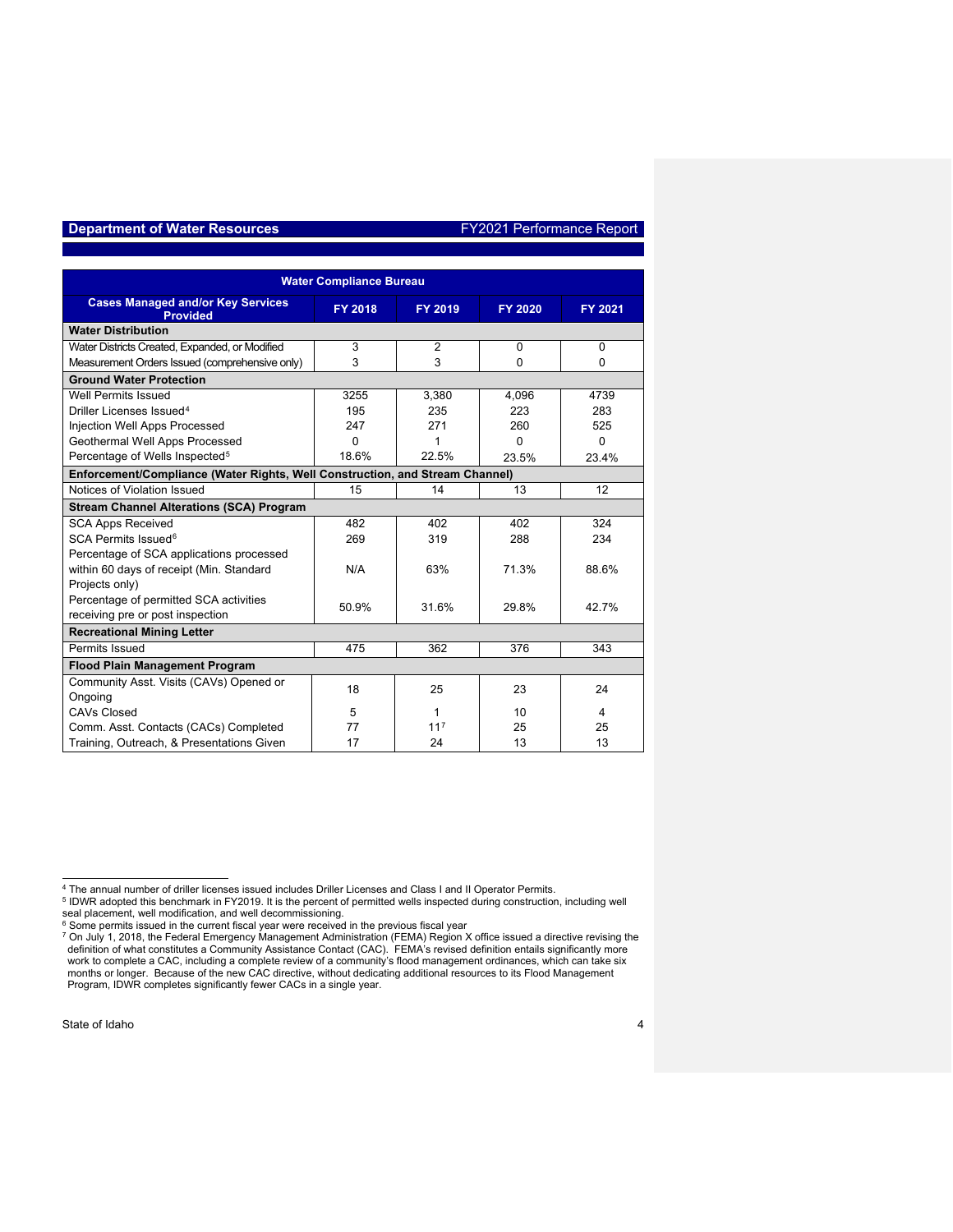| <b>Hydrology Section</b>                                      |                |                |                |                |  |  |  |  |
|---------------------------------------------------------------|----------------|----------------|----------------|----------------|--|--|--|--|
| <b>Cases Managed and/or Key Services</b><br><b>Provided</b>   | FY 2018        | FY 2019        | FY 2020        | FY 2021        |  |  |  |  |
| <b>Surface and Ground Water Investigations</b>                |                |                |                |                |  |  |  |  |
| Initiated                                                     | $\overline{2}$ | $\overline{2}$ | $\overline{2}$ | 1              |  |  |  |  |
| Ongoing                                                       | 3              | 1              | 3              | 5              |  |  |  |  |
| Completed                                                     | N/A            | $\overline{2}$ | N/A            | N/A            |  |  |  |  |
| <b>Ground Water Model Revisions and Recalibration efforts</b> |                |                |                |                |  |  |  |  |
| Initiated                                                     | N/A            | N/A            | N/A            | N/A            |  |  |  |  |
| Ongoing                                                       | 3              | 2              | $\mathcal{P}$  | 1              |  |  |  |  |
| Completed                                                     | N/A            | 1              | N/A            | 1              |  |  |  |  |
| <b>Water Rights Accounting Program Modernization efforts</b>  |                |                |                |                |  |  |  |  |
| Initiated                                                     | N/A            | N/A            | 1              | $\overline{2}$ |  |  |  |  |
| Ongoing                                                       | $\overline{2}$ | N/A            | N/A            | 1              |  |  |  |  |
| Completed                                                     | $\overline{2}$ | 2              | N/A            | N/A            |  |  |  |  |
| <b>Water Measurement Sites</b>                                |                |                |                |                |  |  |  |  |
| <b>Total Water Measurement Sites</b>                          | 1,429          | 1,503          | 1,522          | 1,508          |  |  |  |  |
| <b>Total Ground Water Measurement Sites</b>                   | 1,195          | 1,270          | 1.288          | 1,256          |  |  |  |  |
| Managed Recharge                                              | 47             | 63             | 93             | 87             |  |  |  |  |
| Geothermal                                                    | 38             | 37             | 37             | 37             |  |  |  |  |
| <b>Ground Water Quality</b>                                   | 204            | 238            | 255            | 303            |  |  |  |  |
| Water Level Monitoring only                                   | 9068           | 9329           | 903            | 829            |  |  |  |  |
| <b>Total Surface Water Sites</b>                              | 237            | 233            | 234            | 252            |  |  |  |  |
| <b>Surface Water Quality</b>                                  | 3              | 10             | 8              | 16             |  |  |  |  |
| Surface Water Gaging <sup>10</sup>                            | 234            | 223            | 226            | 236            |  |  |  |  |
| <b>Equipment Deployment</b>                                   |                |                |                |                |  |  |  |  |
| New Pressure Transducers Deployed in Wells                    | 36             | 90             | 37             | 25             |  |  |  |  |
| New Telemetry Systems at Stream Gages                         | 22             | 4              | 5              | 1              |  |  |  |  |

| <b>Geospatial Technology Section</b>                                                                                         |     |     |     |    |  |  |  |  |
|------------------------------------------------------------------------------------------------------------------------------|-----|-----|-----|----|--|--|--|--|
| <b>Cases Managed and/or Key Services</b><br>FY 2019<br><b>FY 2018</b><br><b>FY 2021</b><br><b>FY 2020</b><br><b>Provided</b> |     |     |     |    |  |  |  |  |
| GIS Database Large Development & Integration projects                                                                        |     |     |     |    |  |  |  |  |
| Initiated                                                                                                                    |     |     |     |    |  |  |  |  |
| Ongoing                                                                                                                      |     |     |     |    |  |  |  |  |
| Completed                                                                                                                    |     | າ   | ົ   |    |  |  |  |  |
| Target GIS projects and requests completed                                                                                   | 132 | 102 | 156 | 89 |  |  |  |  |

<sup>&</sup>lt;sup>8</sup> Plus 713 additional wells during the spring 2018 ESPA Mass Measurement

 $^9$  Plus 58 additional wells during the FY2019 Wood River Valley Mass Measurement

<span id="page-4-2"></span><span id="page-4-1"></span><span id="page-4-0"></span><sup>10</sup> USGS gages + return flow sites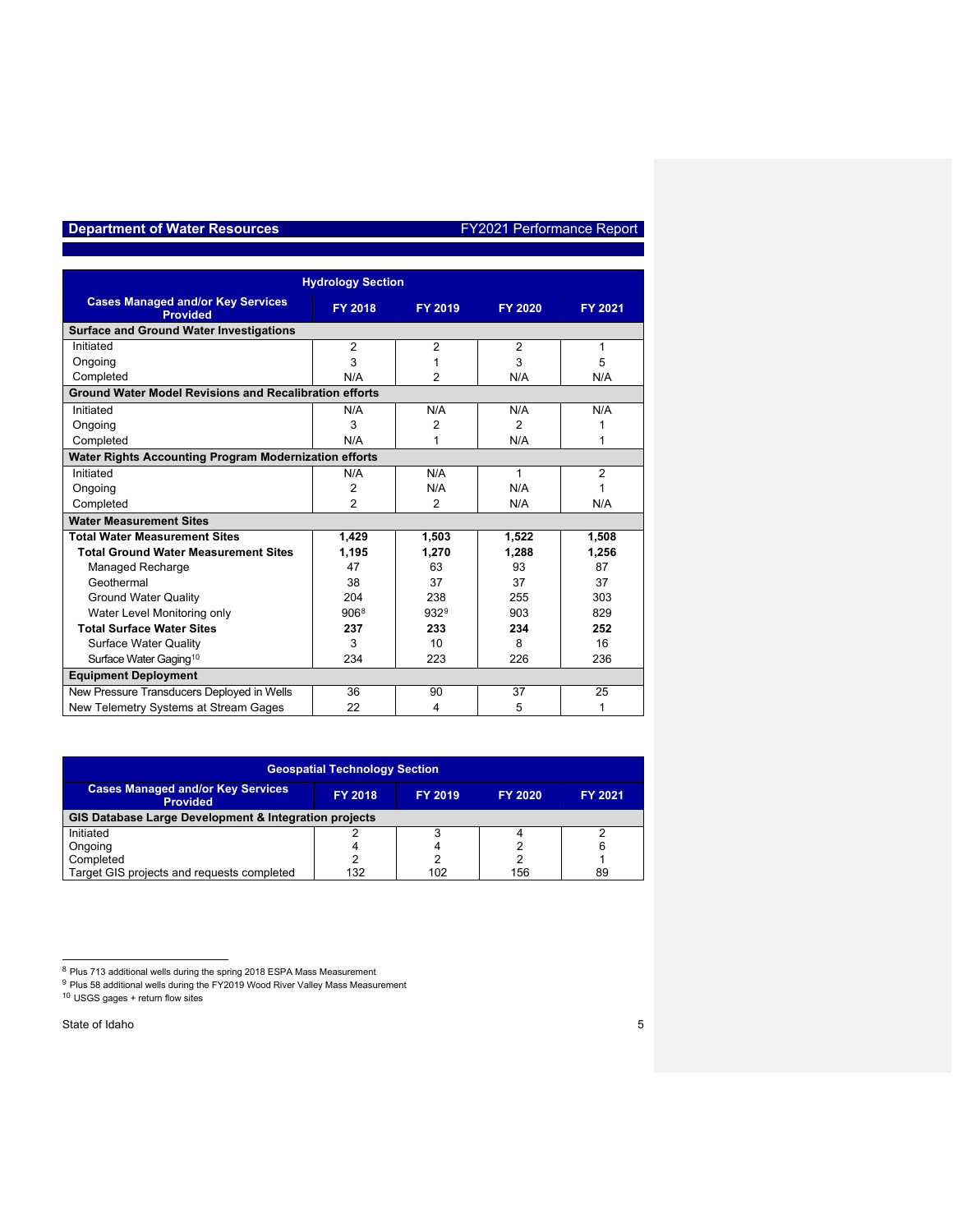|  | Department of Water Resources |  |  |  |  |  |  |
|--|-------------------------------|--|--|--|--|--|--|
|--|-------------------------------|--|--|--|--|--|--|

#### **Licensing Freedom Act**

Agencies who participate in licensure must report on the number of applicants denied licensure or license renewal and the number of disciplinary actions taken against license holders.

|                                                        | <b>FY 2018</b> | FY 2019 | FY 2020 | FY 2021 |
|--------------------------------------------------------|----------------|---------|---------|---------|
| <b>Class I Operator Permit</b>                         |                |         |         |         |
| <b>Total Number of Licenses</b>                        | 65             | 63      | 76      | 85      |
| Number of New Applicants Denied Licensure              |                | 0       |         | 0       |
| Number of Applicants Refused Renewal of a License      | 0              | 0       | 0       | 0       |
| Number of Complaints Against Licensees                 |                |         |         | 0       |
| Number of Final Disciplinary Actions Against Licensees | 0              | 1       | 0       | 0       |
| <b>Class II Operator Permit</b>                        |                |         |         |         |
| <b>Total Number of Licenses</b>                        | 20             | 37      | 29      | 33      |
| Number of New Applicants Denied Licensure              |                | 0       | 0       | 0       |
| Number of Applicants Refused Renewal of a License      |                | 0       |         | 0       |
| Number of Complaints Against Licensees                 | 0              | 0       | 0       | 0       |
| Number of Final Disciplinary Actions Against Licensees | O              | 0       | 0       | 0       |
| <b>Licensed Driller</b>                                |                |         |         |         |
| <b>Total Number of Licenses</b>                        | 107            | 134     | 118     | 165     |
| Number of New Applicants Denied Licensure              |                | 0       |         | 0       |
| Number of Applicants Refused Renewal of a License      | ი              | 0       | 0       | 0       |
| Number of Complaints Against Licensees                 | 2              | 5       | 5       | 3       |
| Number of Final Disciplinary Actions Against Licensees |                | 3       | 2       | 2       |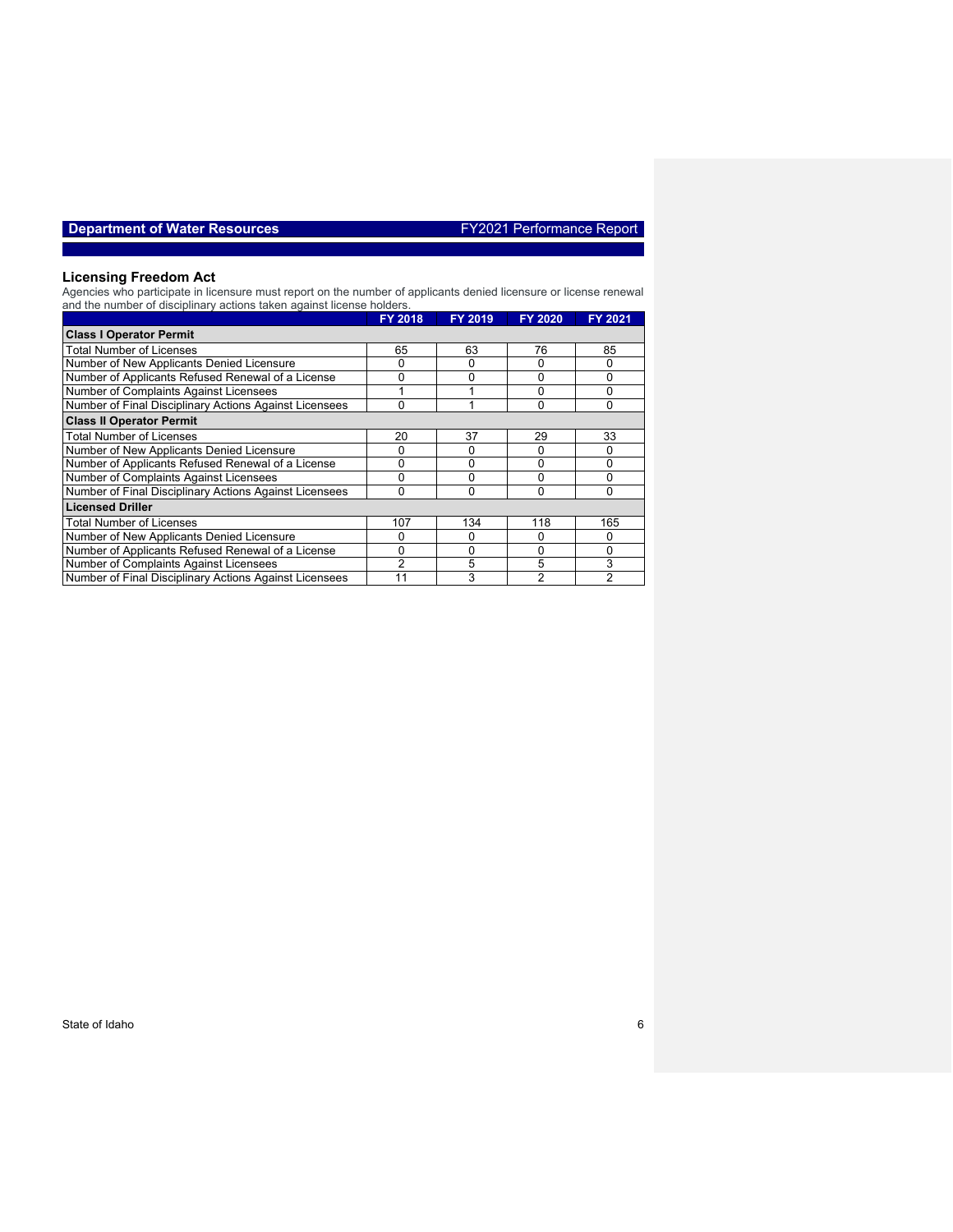## *Part II – Performance Measures*

| Goal 1<br>Manage and allocate water resources as required by statute to optimize<br>economic activity and protect public safety. |        |            |         |         |         |         |  |  |
|----------------------------------------------------------------------------------------------------------------------------------|--------|------------|---------|---------|---------|---------|--|--|
| <b>Performance Measure</b>                                                                                                       |        | FY 2018    | FY 2019 | FY 2020 | FY 2021 | FY 2022 |  |  |
| 1. Water Right Licenses<br>Number of Pending Water Right                                                                         | actual | 836        | 795     | 650     | 581     |         |  |  |
| Licenses                                                                                                                         | target | 750        | 650     | 600     | 550     | 450     |  |  |
| 2. Water Right Transfers<br>Number of Pending Transfer<br>Applications <sup>11</sup>                                             | actual | 140        | 136     | 126     | 117     |         |  |  |
|                                                                                                                                  | target | 130        | 120     | 110     | 100     | 100     |  |  |
| 3. Water Supply Bank <sup>12</sup><br>Median number of days to receive,                                                          | actual | N/A        | N/A     | 35      | 48      |         |  |  |
| process, and recommend water supply<br>bank leases and rentals                                                                   | target | N/A        | N/A     | 30      | 30      | 30      |  |  |
| 4. Ground Water Protection<br>Percentage of wells inspected during                                                               | actual | 18.6%      | 22.5%   | 23.5%   | 23.4%   |         |  |  |
| construction, modification, or<br>decommissioning                                                                                | target | $25 - 30%$ | 25%     | 25%     | 25%     | 28%     |  |  |
| 5. Adjudications (State Based Claims)<br>Total Claims Taken and                                                                  | actual | N/A        | 8973    | 970     | 434     |         |  |  |
| Recommendations Submitted to the<br>Idaho Water Adjudications Court <sup>13</sup>                                                | target | N/A        | N/A     | N/A     | N/A     | 5.500   |  |  |

| Goal 2<br>Administer and regulate water rights, protect senior water rights, and<br>conserve Idaho's water for future use. |        |                |                |             |          |         |                        |  |
|----------------------------------------------------------------------------------------------------------------------------|--------|----------------|----------------|-------------|----------|---------|------------------------|--|
| <b>Performance Measure</b>                                                                                                 |        | <b>FY 2018</b> | FY 2019        | FY 2020     | FY 2021  | FY 2022 |                        |  |
| l 6. Water Distribution<br>Water Districts created or modified                                                             | actual | 3              | $\overline{2}$ | $\mathbf 0$ | $\bf{0}$ |         |                        |  |
|                                                                                                                            | target | $1 - 2$        | $1 - 2$        | $1 - 2$     | $1 - 2$  | $1 - 2$ |                        |  |
| 7. Ground Water Measurement Sites<br>New Pressure transducers in<br>monitoring wells                                       | actual | 36             | 90             | 37          | 25       |         | <b>Formatted Table</b> |  |
|                                                                                                                            | target | 25             | 25             | 25          | 25       | 25      |                        |  |
| 8. New telemetry systems deployed at                                                                                       | actual | 22             | 4              | 5           |          |         | <b>Formatted Table</b> |  |
| stream gages                                                                                                               | target | 10             | 10             | 10          | 5        | 5       |                        |  |

 $11$  Pending transfer applications represent the backlog of incomplete transfer applications at the end of the fiscal year.

<sup>&</sup>lt;sup>12</sup> Effective FY20, IDWR changed the Water Supply Bank performance measure. The previous measure tracked the number of applications received, over which IDWR has no control. The new measure going forward tracks the mean

<span id="page-6-2"></span><span id="page-6-1"></span><span id="page-6-0"></span>